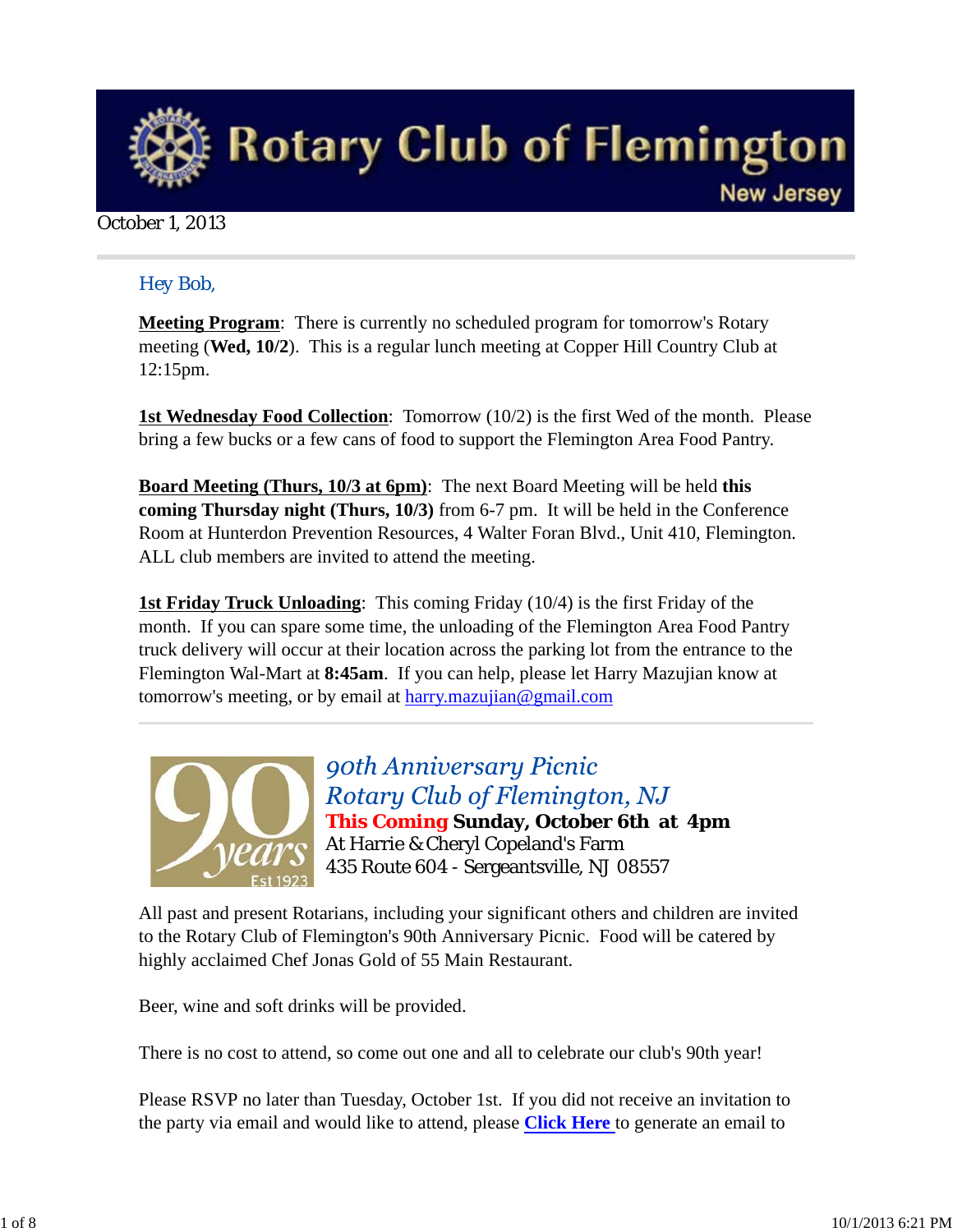

39th Annual **PANCAKE DAY & KIDS EXPO Saturday, October 26 from 7am to 1pm** H.C.H.R.S. Commons 29 Junction Road - Flemington, NJ 08822

If you enjoy a great family event and lot's of

delicious pancakes, then plan to attend Flemington Rotary's 39th Annual Pancake Day & Kids Expo on Saturday, October 26 from 7:00 am to 1:00 pm. Click here for more info.

New for this year will be a **Flu Shot Clinic** held at Pancake Day from 9:15-11:30am.

### **OFFSITE** 5th Wednesday Flemington Rotary Club Meeting **Wednesday, October 30, 2013 Blue Fish Grill**

50 Mine Street - Flemington, NJ 08822 (12noon to 1:30pm)

Terry Ownes has planned an Offsite Club Meeting for the 5th Wednesday in October. We will have our regular noon meeting at the Blue Fish Grill. We will not be at Copper Hill that week.

### **Congratulations For Becoming Chartered!!! Rotary E-Club of Hunterdon Horizon Chartered by RI on September 12, 2013**

Congratulations to the new Rotary E-Club of Hunterdon Horizon for being officially chartered and admitted to membership in Rotary International on September 12, 2013. Click Here to view their website.

## 17th Annual EAT, DRINK & SHARE

**Monday, November 4, 2013** The Pines Manor, 6pm to 9pm 2085 State Route 27, Edison, NJ 08817

Our club annually takes a table of (10) with additional tickets available for purchase. If anyone is interested in attending, please contact President Ira at iliebross@hotmail.com. The first ten complimentary tickets will go to the first people that request them. Once the complimentary tickets are gone, additional tickets will be available for purchase at \$50 in advance or \$60 at the door.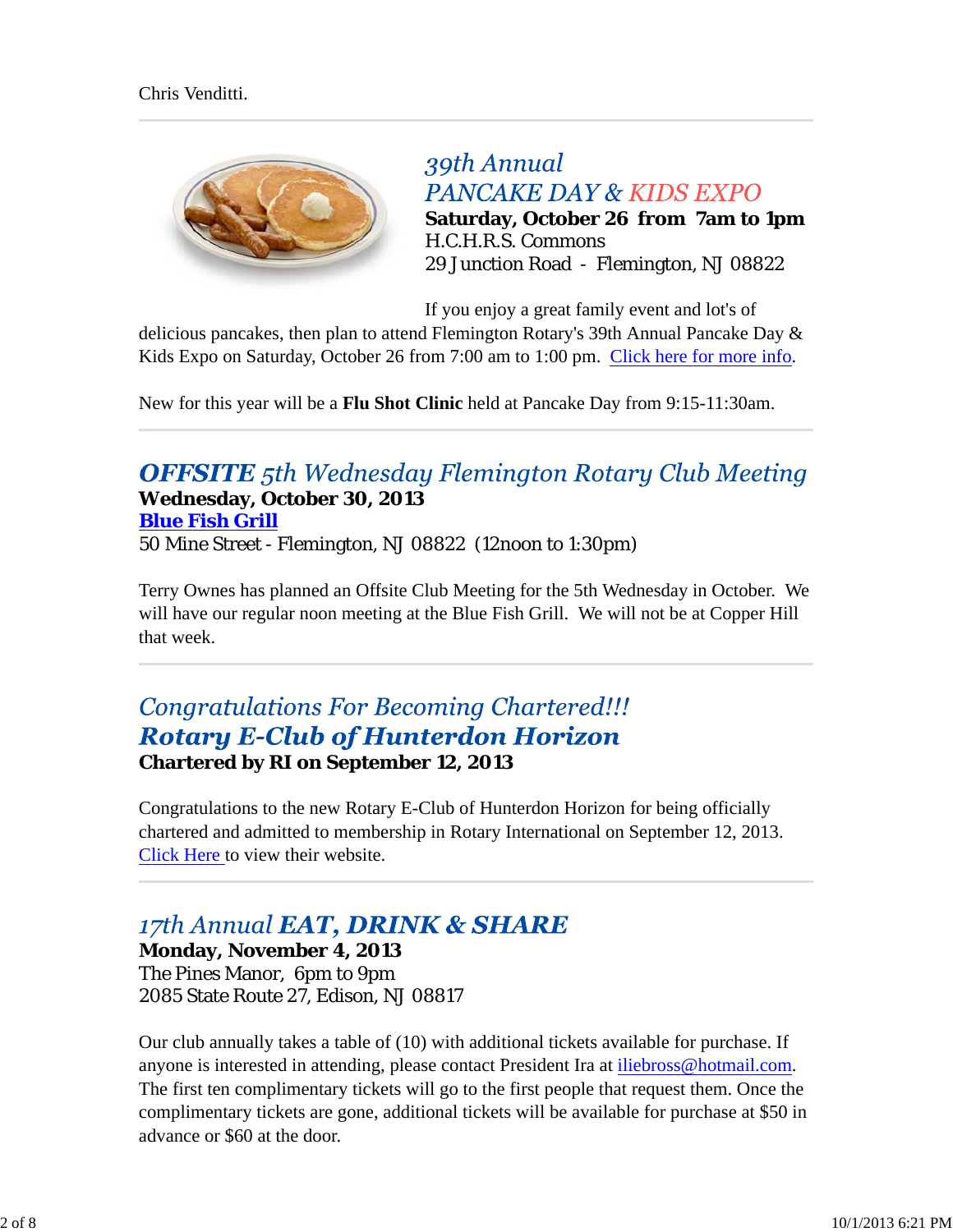#### **Hunterdon County Chamber of Commerce HUNTERDON COUNTY CHAMBER OF COMMERCE**

As you know, the Rotary Club of Flemington is a member of the H.C. Chamber of Commerce. This enables all Rotarians the ability to attend a Chamber function as a "member". If someone asks you what your business is, you would explain that you are a member representing the Rotary Club of Flemington. Click Here to visit the Chamber website for a listing of upcoming events.



## **Flemington Rotary Donates** \$3000 to Animal Alliance

At the 9/4/2013 Club Meeting, the Rotary Club of Flemington presented a **\$3000** check to **Animal Alliance**. The donation was made from the proceeds of the 2013 Rotary Bark in the Park Dog Walk event.

Pictured from Left to Right: Jim Davidson, Lynn Hyman, Anne Trinkle and Ira Liebross. (Photo by the Rev. Dr. Herb Bohler.

# **Speakers or Meeting Programs Being Sought**

We are seeking ideas for upcoming meeting programs and speakers. If anyone has any ideas or thoughts, please pass them onto Mick Schaible. **Click here** to generate an email directly to Mick.

# **Rotary District 7510 News**

**Rotary and Rutgers Project - "Growing Lives One Seed at a Time"** is a unique garden pilot initiative involving the partnership of Rotary International and Rutgers University and its Entities in 5 counties throughout Central New Jersey. The partnership is committed to focusing on providing opportunities for accommodating a broad spectrum of audiences, with varying and diverse limitations, ages, and abilities via Enabling Gardens. The partnership will plan, design, introduce, and implement Enabling Garden Spaces, which by definition are growing environments that invite and permit participation by various individuals or groups. Who can benefit? Answer: People of all ages at any stage of life. **Click Here to Read More**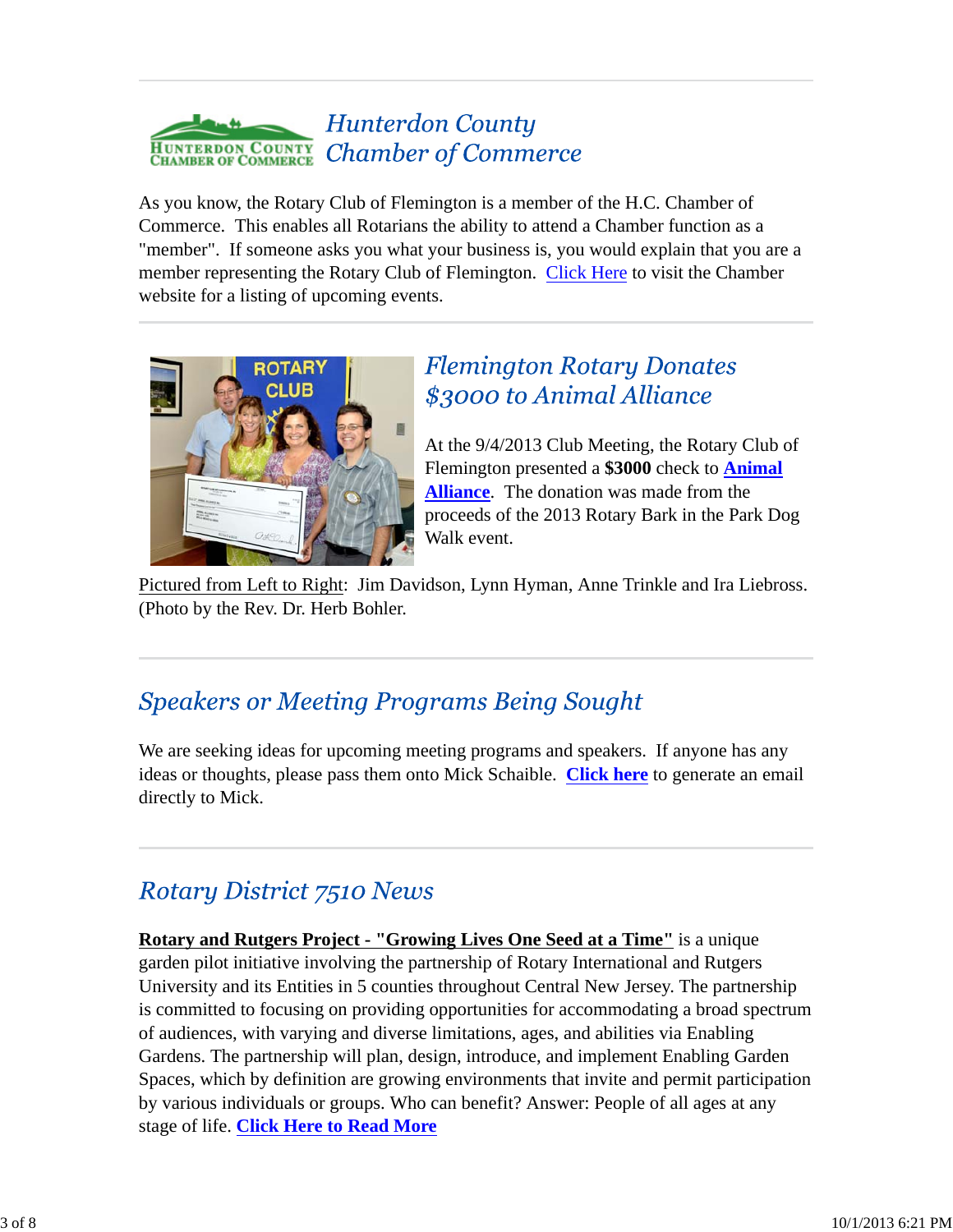### **Upcoming Dates to Note**

#### **Summary of Upcoming Club Meeting Programs:**

Wed, 10/02: Open Wed, 10/09: Open Wed, 10/16: Andy Alpaugh - Evolution of a Christmas Tree Farm (projector & screen) Wed, 10/23: Open Wed, 10/30: (**5th Wednesday Meeting**) **OFFSITE** Meeting at **Blue Fish Grill**

**Next RCOF Board Meeting**: Thurs, 10/3/2013 at 6:00 PM (usually the 1<sup>st</sup> Thursday). **Next Membership Meeting**: Wed, 10/9/2013 at 1:30 PM (usually the 2<sup>nd</sup> Wednesday).

#### **Upcoming RCOF Club Events, Fundraisers, Fellowship Events, Etc**.:

Sun, 10/06...............**RCOF 90th Anniversary Party**

Sat, 10/26............... **Pancake Day** at H.C.R.H.S. Commons

#### **Rotary District 7510 Events & Functions:**

|                                   | Mon, $11/4$ <b>Eat, Drink &amp; Share</b> - The Pines Manor, Edison (6-9pm) |
|-----------------------------------|-----------------------------------------------------------------------------|
| May 2-3, 2014 District Conference |                                                                             |

**COMMITTEE LIST**: Click the link for a listing of all current Club Committee's and its members.

#### **Login-In to the "Members Only" Section of the website to view**:

1) Past E-MONGER & NEWSMONGER ISSUES: Click to view past issues. Began Aug. 9, 1950.

2) New Member Information: Do you have someone you think would be a good potential member? If so, please contact Membership Committee Chair Joe Ziegler to learn the process prior to initiating an application. In the meanwhile, click the link for information on the club and financial requirements.

3) RCOF Membership Proposal Form: Click the link to download the "Membership Proposal Form".

#### **Rotary Website Links**:

Rotary International: www.Rotary.org Rotary District 7510: www.RotaryNJ.org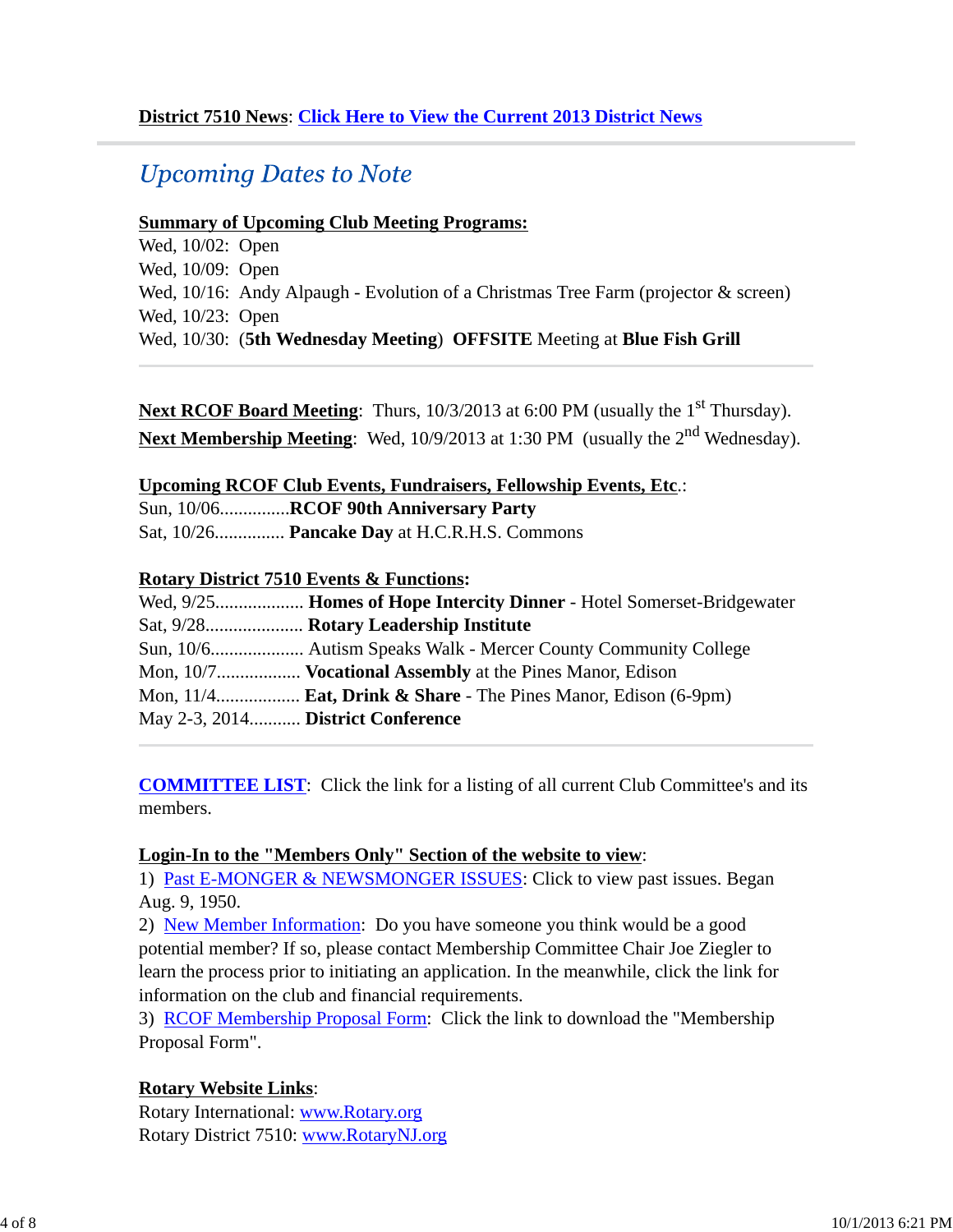**Nearest Rotary Club Meetings**: As A Rotarian, you are Welcome to attend a Rotary Club meeting anywhere in the world. Click here for some nearby Rotary meetings.

### RI President's Call for Action in **2013-2014**: **"Engage Rotary, Change Lives" Rotary Club of Flemington - Our 90th Year**

Founded October 3, 1923 \* Charter #1529 \* District 7510

| President                                                                                           | <b>Ira Liebross</b>                            |  |  |  |
|-----------------------------------------------------------------------------------------------------|------------------------------------------------|--|--|--|
| President-Elect                                                                                     | <b>Lynn Hyman</b>                              |  |  |  |
| Secretary                                                                                           | <b>Michele Kavanagh</b>                        |  |  |  |
| Treasurer, General                                                                                  | <b>Bob Newland</b>                             |  |  |  |
| Treasurer, Lunch                                                                                    | <b>D.J. Wright</b>                             |  |  |  |
| <b>Board Members</b>                                                                                | <b>Karen Widico</b> (immediate past president) |  |  |  |
|                                                                                                     | <b>Jim Davidson</b>                            |  |  |  |
|                                                                                                     | <b>Nancy Kahl</b>                              |  |  |  |
|                                                                                                     | <b>Mick Schaible</b>                           |  |  |  |
|                                                                                                     | <b>Chris Venditti</b>                          |  |  |  |
| Sergeant-at-Arms                                                                                    | <b>Tom Fisher</b>                              |  |  |  |
| <b>RI</b> President                                                                                 | <b>Ron D. Burton</b> (Norman, Oklahoma, USA)   |  |  |  |
| District Governor (DG)                                                                              | Tulsi R. Maharjan (Branchburg, NJ)             |  |  |  |
| District Governor Elect (DGE)                                                                       | Melvin I. Kevoe "Mel" (Springfield, NJ)        |  |  |  |
| District Governor Nomimee (DGE)                                                                     | Hal Daume (Berkeley Heights, NJ)               |  |  |  |
| <b>Assistant District Governor (ADG)</b>                                                            | Michael Toscani (Lambertville-New Hope, PA)    |  |  |  |
| Club Meetings: Wednesday, 12:15 pm, Copper Hill Country Club<br>100 Copper Hill Road, Ringoes 08551 |                                                |  |  |  |

Board Meetings: **First Thursday of the month, 6:00 pm**



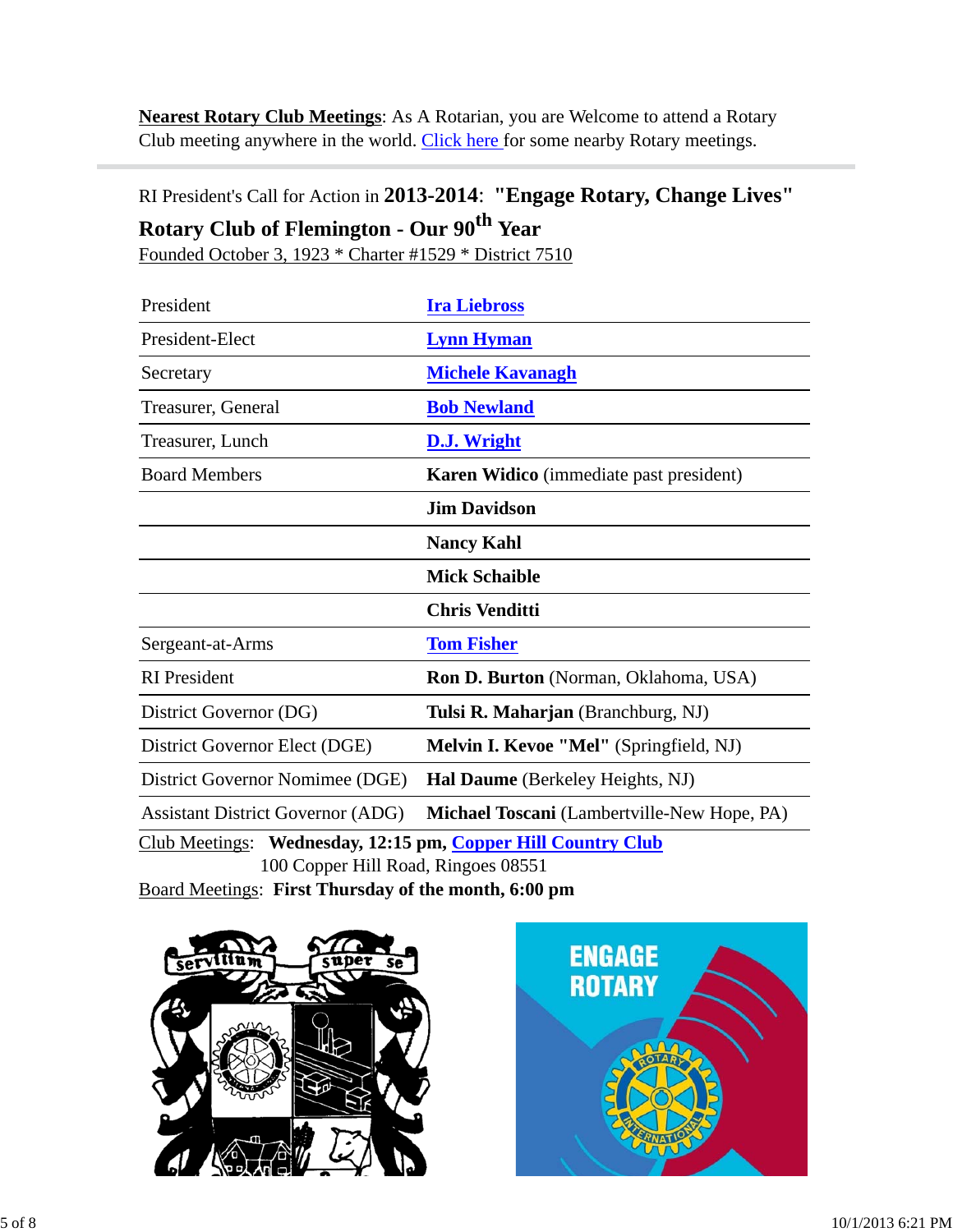

**MISSION STATEMENT**: The mission of Rotary International is to assist and guide Rotarians and Rotary clubs to accomplish the Object of Rotary to ensure Rotary's continuing relevance and to help build a better world, emphasizing service activities by individuals and groups that enhance the quality of life and human dignity, encouraging high ethical standards, and creating greater understanding among all people to advance the search for peace in the world.

**THE OBJECT OF ROTARY**: The object of Rotary is to encourage and foster the ideal of service as a basis of worthy enterprise and, in particular, to encourage and foster:

**1st**: The development of acquaintance as an opportunity for service;

**2nd**: High ethical standards in business and professions, the recognition of the worthiness of all useful occupations, and the dignifying of each Rotarian's occupation as an opportunity to serve society;

**3<sup>rd</sup>**: The application of the ideal of service in each Rotarian's personal, business and community life;

**4th**: The advancement of international understanding, goodwill, and peace through a world fellowship of business and professional persons united in the ideal of service.

**THE 4-WAY TEST**: "Of the things we think, say or do:

- **1st**: Is it the Truth?
- 2<sup>nd</sup>: Is it Fair to all concerned?
- **3rd**: Will it build goodwill and better friendships?
- **4th**: Will it be beneficial to all concerned?"

### **ROTARY's AVENUE'S OF SERVICE**:

**1)** Through **Club Service**, we have fun, build lasting friendships, and make sure that our club runs well.

**2)** Through **Vocational Service**, we volunteer our professional skills to serve others and promote integrity in everything we do.

**3)** Through **Community Service**, we address local needs and work with our community to bring lasting improvements.

**4)** Through **International Service**, we meet humanitarian needs around the globe and promote world understanding and peace.

**5)** Through **Youth Service**, we work with young people to help them become the next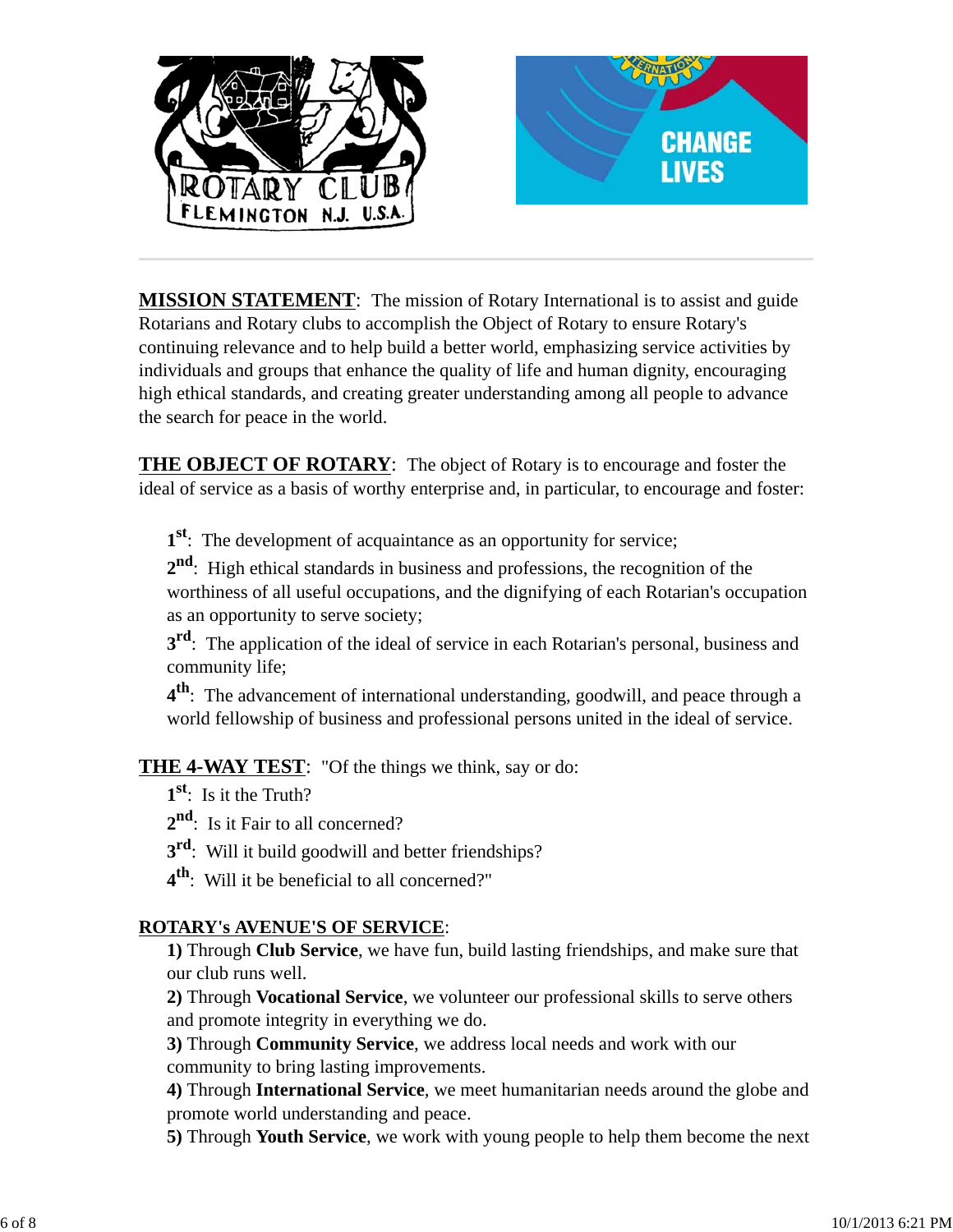### **2013-2014 CLUB MEMBER ROSTER - Rotary Club of Flemington, NJ**: **Current Number of Members: 47**

| <b>Rotarian</b>                      | <b>Member</b> |                                 |
|--------------------------------------|---------------|---------------------------------|
|                                      | <b>Since</b>  | <b>Classification</b>           |
| Black, Bruce B.                      | 2007          | <b>Health and Fitness</b>       |
| Bohler, Herbert C. (Herb)            | 1977          | <b>Specialty Advertising</b>    |
| Chittenden, Robert L. (Bob)          | 2003          | M.E.F.P. Consulting Engineering |
| Clark, Arthur L. (Sandy)             | 1987          | Printing                        |
| Copeland, Harrie E. III              | 1976          | Auctioneering/Banking           |
| Davidson, James G. (Jim)             | 2002          | <b>Rubber Products</b>          |
| Ferrari, Frederick J. (Fred)         | 1964          | Orthodontia                     |
| Fisher, Charles H. (Charlie)         | 1961          | <b>Funeral Services</b>         |
| Fisher, Thomas H. (Tom)              | 2012          | Property & Casualty Insurance   |
| Harrison, Jeffrey (Jeff)             | 1996          | Psychotherapy                   |
| Hennessy, Jr., Richard (Rich)        | 2010          | <b>Financial Advisor</b>        |
| Hyman, Lynn                          | 2010          | <b>Retail Banking</b>           |
| Johnston, David W. (Dave)            | 2011          | <b>Financial Advisor</b>        |
| Kahl, Nancy                          | 2012          | Massage Therapy                 |
| Kamnitsis, Christopher P.<br>(Chris) | 2001          | <b>Financial Planning</b>       |
| <b>Kavanagh, Michele</b>             | 2013          | <b>Community Banking</b>        |
| Liebross, Ira                        | 1997          | <b>Family Medicine</b>          |
| Loew, Darren                         | 2002          | Orthodontics                    |
| Martin, Teresa (Terry)               | 1993          | Solid Waste/Recycling           |
| Mazujian, Harry                      | 2004          | Clergy                          |
| McWilliams, Nancy                    | 1992          | Psychotherapy                   |
| Metz, Kim                            | 2007          | <b>Technical Education</b>      |
| Muller, George D.                    | 1964          | <b>Cut Glass Manufacturing</b>  |
| Nastasi, William (Bill)              | 1996          | <b>General Contracting</b>      |
| Newland, Robert D. (Bob)             | 1998          | Insurance                       |
| Ownes, Terry M.                      | 1987          | <b>Floor Covering</b>           |
| Parente, Steven (Steve)              | 2005          | Classification                  |
| Phelan, Christopher J. (Chris)       | 2009          | <b>Chamber Of Commerce</b>      |
| Randolph, R. Wayne                   | 1982          | <b>Veterinary Medicine</b>      |
| Reinbacher, Otto A.                  | 1997          | Clergy                          |
| Rogow, Stephen S. (Steve)            | 1973          | Orthodontics                    |
| Schaible, R. Michael (Mick)          | 1998          | <b>Appraisal Services</b>       |
| Skowronek, Kenneth J. (Ken)          | 1994          | <b>Family Law</b>               |
| Sollner, Richard F. (Dick)           | 1962          | Air Transportation              |